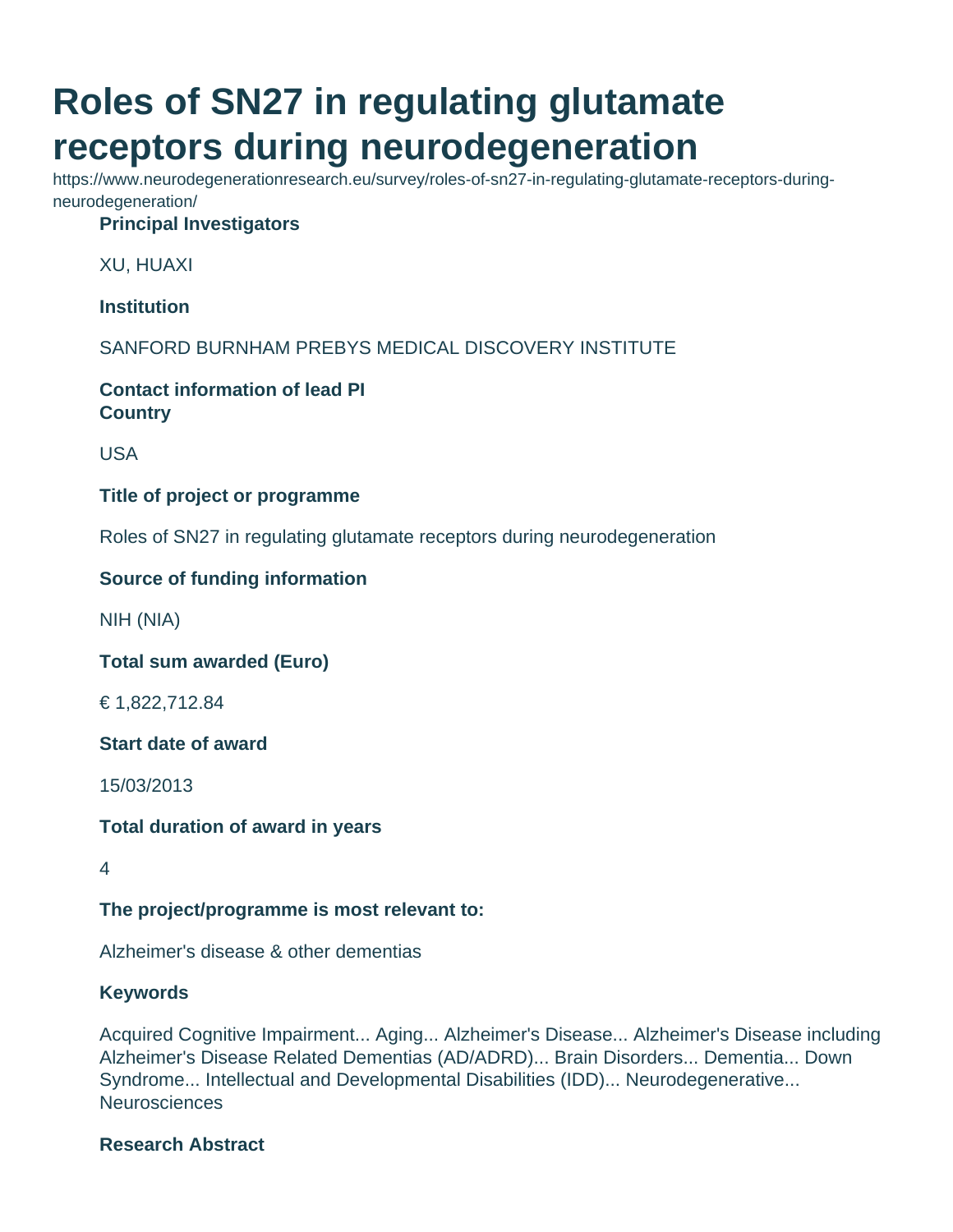DESCRIPTION (provided by applicant): Dysregulation of glutamate receptors (GluRs) has been observed in various neurodegerative diseases such as Alzheimer's disease (AD) and Down Syndrome (DS). However, the underlying mechanisms responsible for the changes in GluRs and the contribution of GluR dysregulation to neurodegeneration have remained largely elusive. In our preliminary studies, we found that the Sorting Nexin 27 (SNX27) protein can interact with GluRs and govern their trafficking to the plasma membrane for recycling. SNX27 is abundantly expressed in the brain and SNX27 homozygous knockout (KO) mice exhibit severe neuropathologies resembling those found in AD and DS patients. SNX27 heterozygous KO mice have memory deficits and their neurons have reduced GluR levels and synaptic dysfunction. DS is caused by an extra copy of chromosome 21 which results in over- dosage of the genes on this chromosome. We found that in DS patient brains, a microRNA gene on chromosome 21, miR-155, which negatively regulates the transcription factor  $C/EBP_{\zeta}$ , was upregulated, accompanied by a concomitant reduction of C/EBP¿ and SNX27. We also show that C/EBP¿ positively regulates SNX27 expression. These results reveal a miR-155/C/EBP¿/SNX27 pathway that leads to GluR dysregulation and synaptic dysfunction in DS. Since late stage DS patients develop AD-like pathologies and cognitive deficits, we studied the effect of SNX27 on the generation of  $\chi$ -amyloid (A $\chi$ ), which is the primary culprit in AD pathogenesis and is derived from ¿-amyloid precursor protein through sequential cleavages by  $i$ - and  $i$ -secretases. We found that overexpression of SNX27 reduces A $i$ , production and the level and activity of ¿-secretase as well. Therefore, we hypothesize that SNX27 plays an important role in regulating GluRs and thus synaptic function, and that SNX27 deficiency may contribute to neurodegeneration in DS and AD. In this proposal, we will further ascertain the participation of SNX27 in DS by: (1) corroborating the regulation of GluRs by SNX27 and its modulators (miR155 and  $C/EBP_{\zeta}$ ) in primary neurons~ (2) using virus systems to modulate miR155, C/EBP¿, and SNX27 levels in SNX27 deficient mice and Ts65Dn mice, and study whether the impaired phenotypes in these mice can be ameliorated~ and (3) generating brainspecific SNX27 transgenic (Tg) mice and crossing them with Ts65Dn mice to study any amelioration of pathology through SNX27 overexpression. Moreover, we will explore the role of SNX27 in AD. We will: (1) modulate the levels of SNX27 and determine whether and how  $\zeta$ secretase level/trafficking/activity and APP processing/A¿ generation are affected~ (2) study whether SNX27 is affected by and involved in A<sub>i-</sub>mediated neurotoxicity and examine any changes in SNX27 in AD brains~ and (3) cross SNX27 Tg mice with Tg2576 AD mice and attempt to rescue impaired phenotypes in AD mice. These results will elucidate the role of SNX27 in regulating GluRs and synaptic functions in DS and AD, providing novel molecular mechanisms for disease pathogenesis/pathology.

#### **Lay Summary**

PUBLIC HEALTH RELEVANCE: Dysregulation of glutamate receptors may impair synaptic functions and contribute to the pathogenesis/pathology of neurodegenerative diseases such as Alzheimer's disease (AD) and Down syndrome (DS). Our preliminary results suggest that SNX27 regulates the stability/trafficking of glutamate receptors, synaptic function and neuronal death, and is involved in DS and possibly AD. Further elucidation of the role of SNX27 in these diseases and discovering the underlying pathways will not only reveal a new mechanism responsible for disease pathogenesis/pathology, but also provide a new target for disease intervention.

#### **Further information available at:**